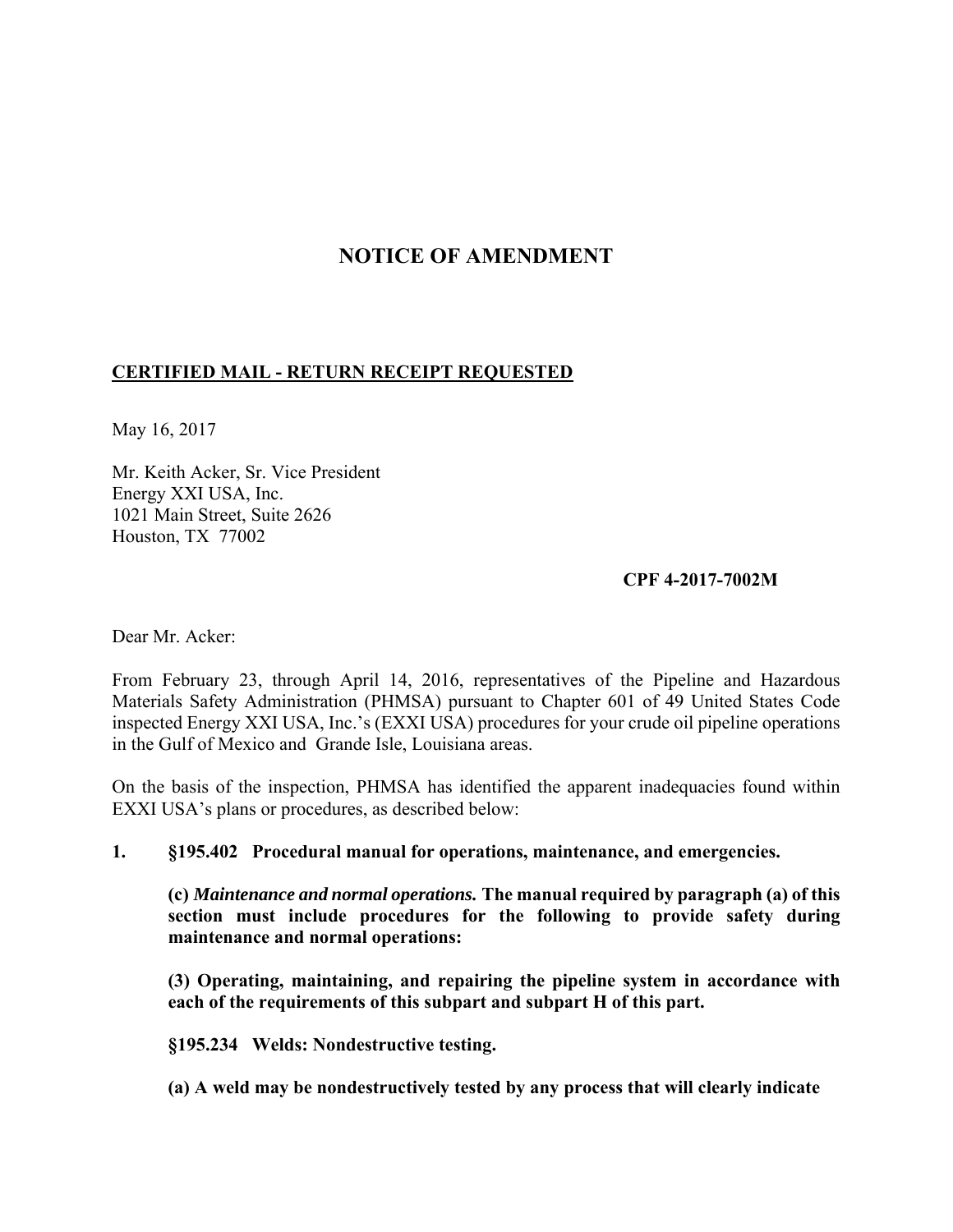**any defects that may affect the integrity of the weld.** 

**(b) Any nondestructive testing of welds must be performed—** 

**(1) In accordance with a written set of procedures for nondestructive testing; and** 

**(2) With personnel that have been trained in the established procedures and in the use of the equipment employed in the testing.** 

EXXI USA procedure P-195.214: Welding did not specify that a weld may be nondestructively tested by any process that will clearly indicate any defects that may affect the integrity of the weld and nondestructive testing of welds must be performed in accordance with a written set of procedures for nondestructive testing; and with personnel that have been trained in the established procedures and in the use of the equipment employed in the testing.

**2. §195.402 Procedural manual for operations, maintenance, and emergencies.** 

**(c)** *Maintenance and normal operations.* **The manual required by paragraph (a) of this section must include procedures for the following to provide safety during maintenance and normal operations:** 

**(3) Operating, maintaining, and repairing the pipeline system in accordance with each of the requirements of this subpart and subpart H of this part.** 

**§195.569 Do I have to examine exposed portions of buried pipelines?** 

**Whenever you have knowledge that any portion of a buried pipeline is exposed, you must examine the exposed portion for evidence of external corrosion if the pipe is bare, or if the coating is deteriorated. If you find external corrosion requiring corrective action under §195.585, you must investigate circumferentially and longitudinally beyond the exposed portion (by visual examination, indirect method, or both) to determine whether additional corrosion requiring remedial action exists in the vicinity of the exposed portion.** 

EXXI USA procedure P-195.422: Pipeline Repair Procedures did not specify that if external corrosion is found on exposed pipe that there must be further investigation circumferentially and longitudinally beyond the exposed portion by visual examination, indirect method, or both to determine whether additional corrosion exists and to determine whether additional corrosion requires remedial action.

**3. §195.402 Procedural manual for operations, maintenance, and emergencies.** 

**(c)** *Maintenance and normal operations.* **The manual required by paragraph (a) of this section must include procedures for the following to provide safety during maintenance and normal operations:** 

**(3) Operating, maintaining, and repairing the pipeline system in accordance with each of the requirements of this subpart and subpart H of this part.**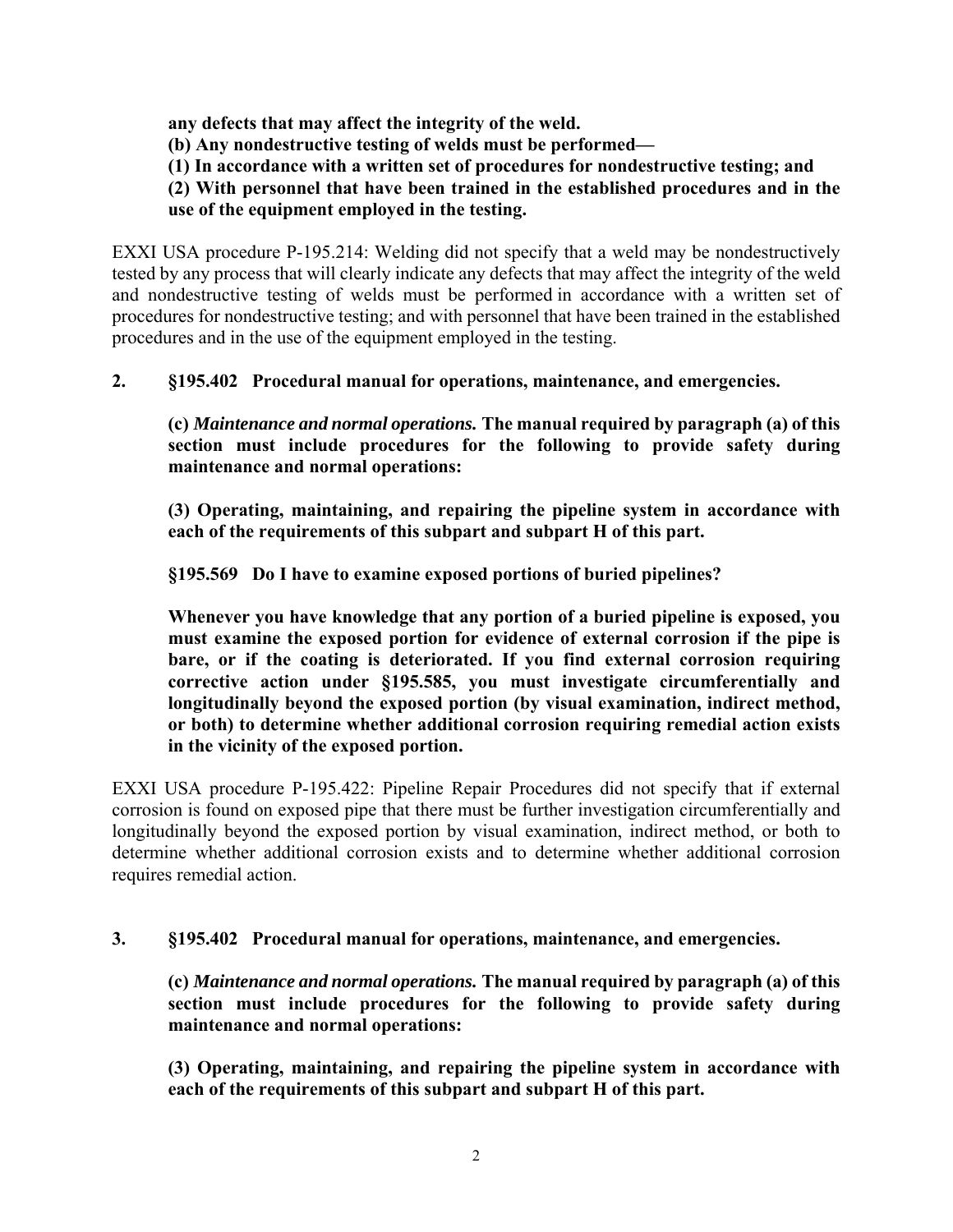### **§195.573 What must I do to monitor external corrosion control?**

**(e)** *Corrective action.* **You must correct any identified deficiency in corrosion control as required by §195.401(b). However, if the deficiency involves a pipeline in an integrity management program under §195.452, you must correct the deficiency as required by §195.452(h).** 

EXXI USA procedure P-195.561: External Corrosion Remediation did not specify that remediation for corrosion control deficiencies indicated by monitoring will be completed before the next required inspection. EXXI USA procedures stated that remediation should be completed within 15 months but does not account for any monitoring inspections completed toward the end of the calendar year.

**4. §195.402 Procedural manual for operations, maintenance, and emergencies.** 

**(c)** *Maintenance and normal operations.* **The manual required by paragraph (a) of this section must include procedures for the following to provide safety during maintenance and normal operations:** 

**(10) Abandoning pipeline facilities, including safe disconnection from an operating pipeline system, purging of combustibles, and sealing abandoned facilities left in place to minimize safety and environmental hazards. For each abandoned offshore pipeline facility or each abandoned onshore pipeline facility that crosses over, under or through commercially navigable waterways the last operator of that facility must file a report upon abandonment of that facility in accordance with §195.59 of this part.** 

**§195.59 Abandonment or deactivation of facilities.** 

**For each abandoned offshore pipeline facility or each abandoned onshore pipeline facility that crosses over, under or through a commercially navigable waterway, the last operator of that facility must file a report upon abandonment of that facility.** 

**(a) The preferred method to submit data on pipeline facilities abandoned after October 10, 2000 is to the National Pipeline Mapping System (NPMS) in accordance with the NPMS "Standards for Pipeline and Liquefied Natural Gas Operator Submissions." To obtain a copy of the NPMS Standards, please refer to the NPMS homepage at** *http://www.npms.phmsa.dot.gov* **or contact the NPMS National Repository at 703-317-3073. A digital data format is preferred, but hard copy submissions are acceptable if they comply with the NPMS Standards. In addition to the NPMS-required attributes, operators must submit the date of abandonment, diameter, method of abandonment, and certification that, to the best of the operator's knowledge, all of the reasonably available information requested was provided and, to the best of the operator's knowledge, the abandonment was completed in accordance with applicable laws. Refer to the NPMS Standards for details in**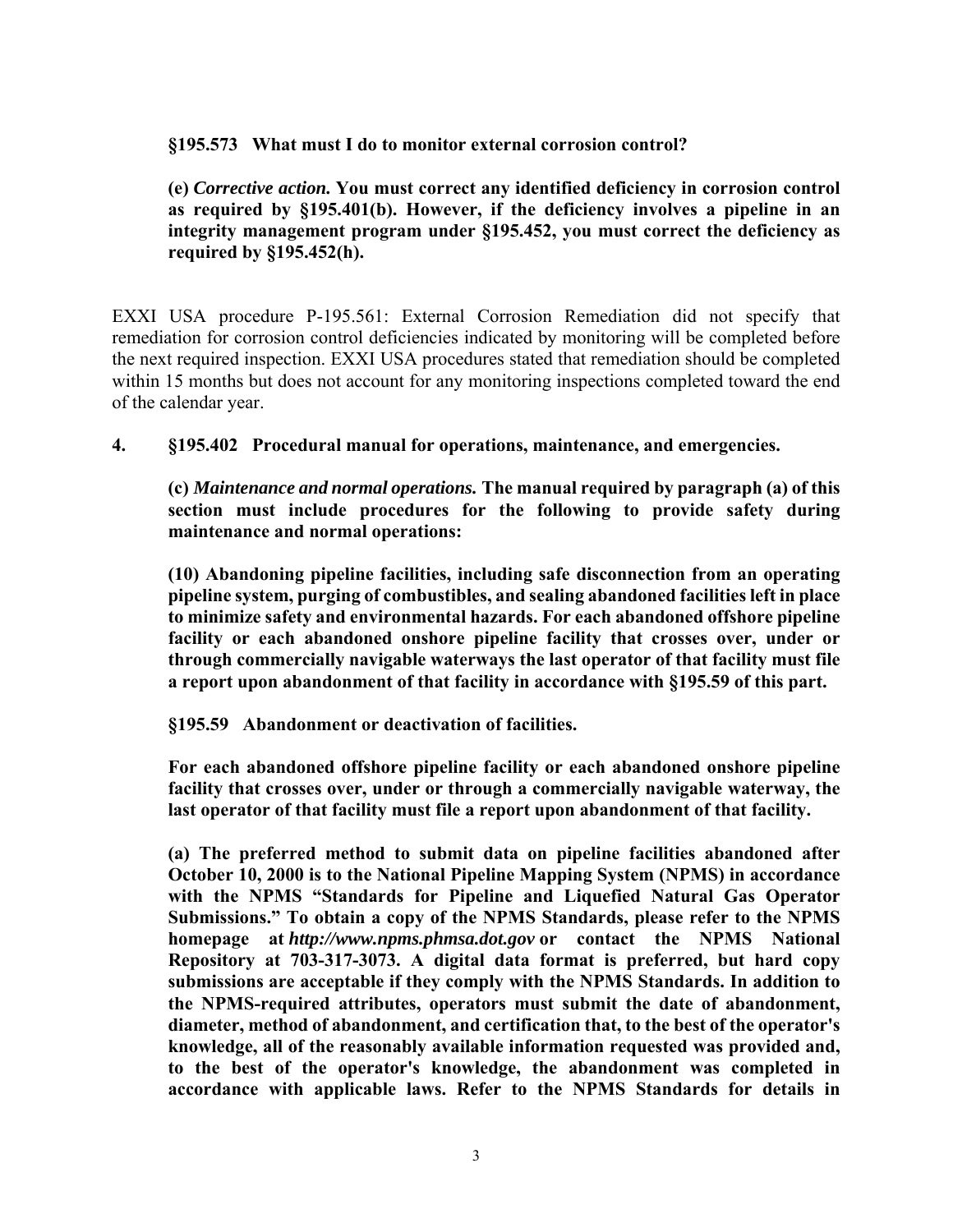**preparing your data for submission. The NPMS Standards also include details of how to submit data. Alternatively, operators may submit reports by mail, fax or e-mail to the Office of Pipeline Safety, Pipeline and Hazardous Materials Safety Administration, U.S. Department of Transportation, Information Resources Manager, PHP-10, 1200 New Jersey Avenue, SE., Washington, DC 20590-0001; fax (202) 366-4566; e-mail, "***InformationResourcesManager@phmsa.*

*dot.gov.* **The information in the report must contain all reasonably available information related to the facility, including information in the possession of a third party. The report must contain the location, size, date, method of abandonment, and a certification that the facility has been abandoned in accordance with all applicable laws.** 

EXXI USA procedure P-195.402(c)(10) Abandonment Or Deactivation of Facilities did not specify that reports will be submitted to NPMS or alternatively PHMSA when offshore pipeline facilities are abandoned.

#### Response to this Notice

This Notice is provided pursuant to 49 U.S.C. § 60108(a) and 49 C.F.R. § 190.237. Enclosed as part of this Notice is a document entitled *Response Options for Pipeline Operators in Compliance Proceedings*. Please refer to this document and note the response options. Be advised that all material you submit in response to this enforcement action is subject to being made publicly available. If you believe that any portion of your responsive material qualifies for confidential treatment under 5 U.S.C. 552(b), along with the complete original document you must provide a second copy of the document with the portions you believe qualify for confidential treatment redacted and an explanation of why you believe the redacted information qualifies for confidential treatment under 5 U.S.C. 552(b). If you do not respond within 30 days of receipt of this Notice, this constitutes a waiver of your right to contest the allegations in this Notice and authorizes the Associate Administrator for Pipeline Safety to find facts as alleged in this Notice without further notice to you and to issue a Final Order.

If, after opportunity for a hearing, your plans or procedures are found inadequate as alleged in this Notice, you may be ordered to amend your plans or procedures to correct the inadequacies (49 C.F.R. § 190.237). If you are not contesting this Notice, we propose that you submit your amended procedures to my office within 30 days of receipt of this Notice. This period may be extended by written request for good cause. Once the inadequacies identified herein have been addressed in your amended procedures, this enforcement action will be closed.